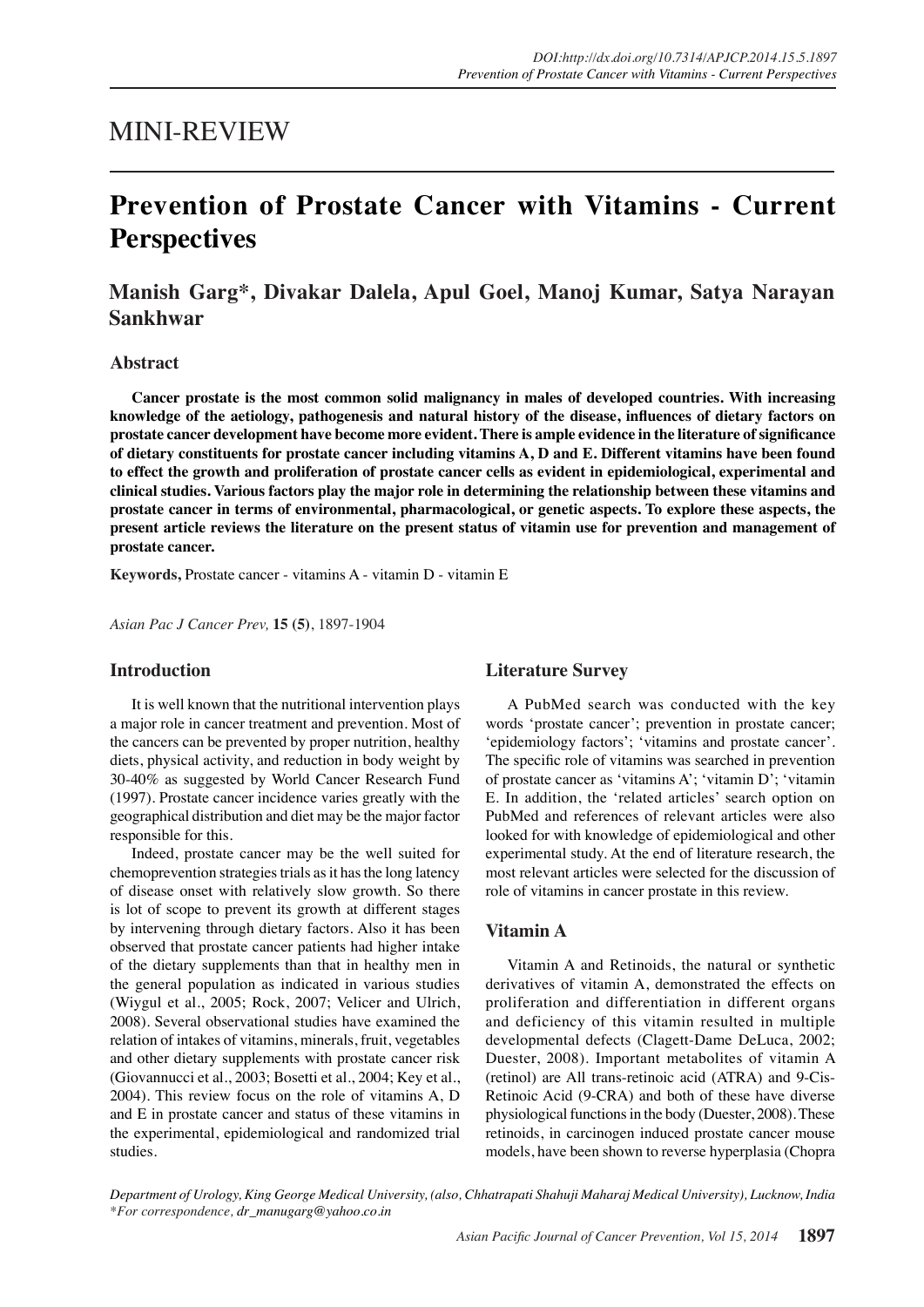and Wilkoff, 1979; Mongan and Gudas 2007). Due to effects of both ATRA and its synthetic derivatives on prostate gland or prostate cell lines, it regulates the prostate growth and suppresses the development of prostate cancer. Due to either decreased content or altered metabolism in prostate cancer cells, it can play a key role in abnormal cellular differentiation pathways, and the anti-proliferative effects may be lost.

Cancer-preventive potential of vitamin A have been elaborated in many vitro and animal studies demonstrating a key role of retinol in regulating the growth, and apoptosis of normal and malignant cells. No consistent association between vitamin A and prostate cancer risk has been established, although several epidemiological studies and randomized clinical trials have been done so far (Mongan and Gudas, 2007).

The experimental study of Jiang et al demonstrated that prostate cancer cells could be arrested in G1 phase with 9-cis RA. Cell mitosis was reduced, and expression of homeobox gene NKX3.1 was upregulated which acts as a tumor suppressor gene in the prostate and play role in prostate differentiation (Jiang et al., 2006).

Author in their *in vitro* and *in vivo* data, in transgenic adenocarcinoma of the mouse prostate (TRAMP) model system, demonstrated that All-trans retinoic acid not only hampers the prostate tumor cell proliferation, apoptosis was induced as well. It also halts the emergence of the neuroendocrine phenotype. Also ATRA intervention therapy can differential regulates p27 and p21 pathways and inhibit the formation of spontaneous prostate cancer (Huss, 2004).

The association between retinol and various carotenoids was evaluated in a multicentric case-control study conducted in Italy between 1991 and 2002 (Bosetti et al., 2004). This included 1,294 incident prostate cancer cases which were confirmed on histology and 1,451 controls below age 75 years. Although, with increasing intake of retinol (OR=0.79 for highest versus the lowest quintile of intake), carotene (OR=0.70), and beta-carotene  $(OR=0.72)$  and alpha-carotene  $(OR=0.85)$ , the risk of prostate cancer tended to decrease, significant values were seen for carotene and beta-carotene only. Also no important associations were found for non-provitamin A carotenoids, such as lycopene (OR=0.94) and lutein/ zeaxanthin (OR=0.91). Thus, carotene, particularly betacarotene, had found produce little protective effects on the risk of prostate cancer as found in this study.

In a nested case-control study 'The Prostate, Lung, Colorectal, and Ovarian (PLCO) Cancer Screening' trial, authors estimated risk of prostate cancer in 692 patients and 844 controls. Multivariate conditional logistic regression was used and it was found that overall prostate cancer risk was not associated with serum retinol concentrations. Nevertheless,42% reduction in aggressive prostate cancer risk was seen with the highest as compared to lowest concentrations of serum retinol  $(p=0.02)$ , with the strongest inverse association for high-grade disease (stage 3 or 4 or Gleason 7+; n=269) ( $p=0.01$ ). These results suggested the risk of aggressive prostate cancer was decreased with higher circulating concentrations of retinol (Schenk et al., 2009).

Other cohort studies which supported the concept that increased concentrations of serum retinol decreases the risk of aggressive prostate cancer are the National Health and Nutrition Examination Survey (NHANES) I Epidemiologic Follow-up Study in which the high retinol concentrations were associated with a decreased risk of prostate cancer (Reichman ME et al., 1990) and in CLUE I study in which, inverse association between prostate cancer and serum retinol found which was non-significant (Hsing et al., 1990). Main limitations of these studies were that these were limited to total prostate cancer, and stage or grade of disease had not considered in this study which may impact the association (Eichholzer et al., 1999; Key et al., 2007).

Thus, it is generally postulated that Retinol, which is the most biologically active form of vitamin A, prevent various cancer including the prostate, by different mechanisms as promoting cell differentiation and apoptosis, increasing levels of other antioxidants, and regulating DNA transcription by inhibiting DNA polymerase activity (Willis and Wians, 2003; Mondul et al., 2011). Contrary to this, there is also growing evidence that under some conditions, retinol may stimulate growth and de-differentiation of prostate cells (Peehl and Feldman, 2003).

Serum concentrations of carotenoids were measured by high-performance liquid chromatography in 997 middle-aged Finnish men (56.1±6.6 yr) in the Kuopio Ischaemic Heart Disease Risk Factor (KIHD) cohort in a perspective study. A total of 68 prostate cancer cases occurred during the mean follow-up time of 15 yr. After adjusting for other parameters, there was 2.3-fold higher risk of prostate cancer in men with highest tertile of β-carotene as compared to patients with lowest tertile (RR=2.29, p=0.023).  $\alpha$ -Tocopherol and retinol were not found to be associated with prostate cancer (Karppi et al., 2012).

In the Alpha-Tocopherol, Beta-Carotene Cancer Prevention Study cohort (Anon, 1994) which is considered as the largest study evaluating the association between circulating retinol concentration and incident prostate cancer, authors prospectively examined prostate cancer risk and serum retinol levels, at baseline (n=29,104) and after 3 years (n=22,843). Higher retinol concentrations at baseline were associated with more chances of prostate cancer (hazard ratio=1.19; p=0.009). Aggressive disease had the same results. Men had the greatest increased risks that were in the highest quintile at both at beginning and end of the study period. In this large study in determining the status of vitamin A with subsequent risk of prostate cancer, elevated risk was found with higher serum retinol, with sustained high exposure conferring the greatest risk. The molecular mechanisms of the retinol-prostate cancer association may be clarified with future studies. Risk of total and also aggressive prostate cancer was positively associated with retinol concentrations, for men in the highest retinol quintile showed a 20% greater overall risk.

In randomized, double-blinded placebo-controlled Carotene and Retinol Efficacy Trial (CARET), dose of 30 mg β-carotene+25,000 IU retinyl palmitate on daily basis was given for lung cancer prevention (Neuhouser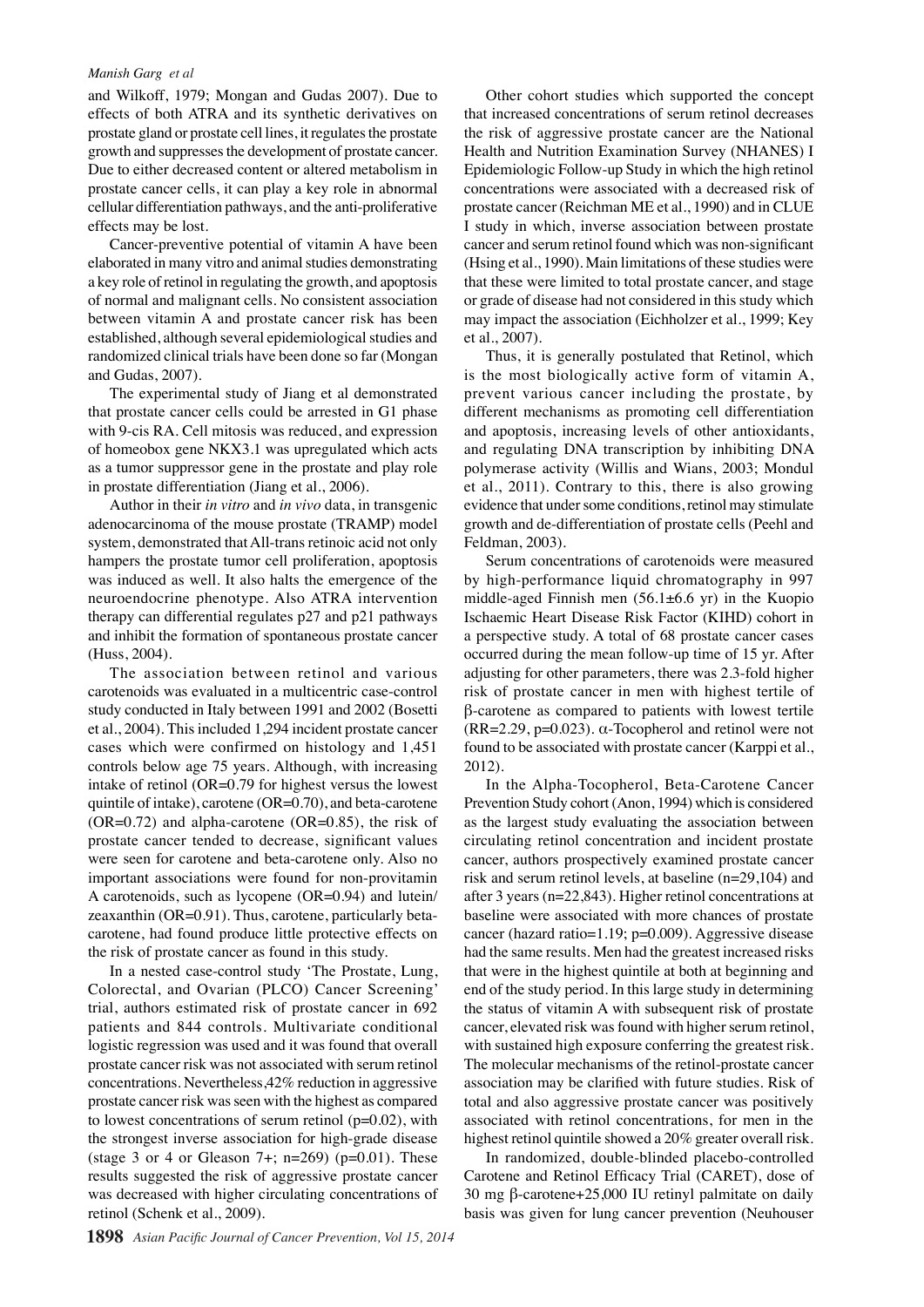et al., 2009). Prostate cancer was also assessed as secondary outcomes. Prostate cancer cases were noticed in 890 patients after 11 years of follow-up. It was found that although the CARET or other supplements were associated with total prostate cancer risk, the use of additional supplements in men in the CARET intervention arm had increased the relative risk for aggressive prostate cancer (Gleason≥7 or stage III/IV) of 1.52(p<0.05) relative to all others. This study included only the smokers so these findings were confined to smokers.

Thus this trial presents the modest evidence that a risk of aggressive prostate cancer was increased by use of high-dose of β-carotene and retinyl palmitate plus one other dietary supplement. Other recent studies, which used various high-dose supplements, also had similar results (Cole et al., 2007).

Hence, clinical and epidemiologic studies of association of circulating retinol concentration and prostate cancer have been found to have mixed results, most studies showed an inverse association (Reichman et al., 1990; Knekt et al., 1990; Lu et al., 2001) or no association (Milne and Botnen, 1986; Omenn et al., 1996; Cook et al., 2000; Huang et al., 2003; Key et al., 2007; Gill et al., 2009). Positive association was also found in some studies (Heinonen et al., 1998; Coates et al., 1998; Gann et al., 1999). Main limitations of these investigations were that some of these were relatively small and underpowered to detect modest associations. Stage or grade of disease was taken into consideration in some of these studies only in finding associations of prostate cancer risk with retinol concentration. Also, most of these studies measured retinol only at 1 point in time.

There are still inconsistent results found from epidemiologic studies in relation of the risk of prostate cancer with the circulating carotenoid concentrations. The exact biologic pathogenesis through which higher circulating retinol might impact the risk of prostate cancer is still to discover. Further research is definitely required to better understand the significance of serum retinol elevated concentrations in cancer prostate patients.

## **Vitamin D and Calcium**

Vitamin D and calcium is essential for bone health in all ages so as to prevent rickets or osteoporosis and play an important role for adequate bone mass during skeletal development. There is also growing evidence from epidemiological studies and clinical intervention trials that altered vitamin D status or calcium nutrition are predisposing conditions for other pathologies as well including chronic diseases, autoimmune pathology, hypertension and various cancers (Peterlik and Cross, 2009).

In 1990, for the first time, an inverse correlation was found between ultraviolet exposure and prostate cancer mortality in the United States. Schwartz and Hulka first proposed the preventive role of vitamin D in the prostate cancer (Schwartz and Hulka, 1990). Human prostate cancer cells are said to have receptors for (2) 1,25-Dihydroxyvitamin D hormone and antiproliferative effects of this hormone on prostate cells

inhibits invasiveness and metastasis, thus establishing the role of vitamin D in prostate cancer (Liu et al., 2003; Ahn et al., 2008). In recent years, various studies of analytic epidemiology, molecular mechanisms and preventive trials have been conducted concerning the relation of dairy products, calcium and vitamin D with prostate cancer risks (Jacobs et al., 2004; Faupel-Badger et al., 2007; Li et al., 2007). Some of these epidemiologic studies established the relation between high serum 25 hydroxyvitamin D3 (25OH D) levels to reduce prostate cancer risk (Hanchette and Schwartz, 1992; Ahonen et al., 2000), while others did not (Ahn et al., 2008).

Kovalenko et al in their study demonstrated that low vitamin D status increased prostate epithelial cell (PEC) proliferation and reduced cell apoptosis (Kovalenko et al., 2011). In TgAPT121 mice on a low vitamin D diet, advanced prostatic intraepithelial neoplasia (PIN) phenotypes was seen in the majority of prostate epithelium. Thus, the balance between apoptosis and proliferation in the epithelial cell of the normal prostate may be disrupted by low vitamin D status. Reduced signalling through the Vitamin D receptor (VDR) can influence the epithelial cells independent of androgen status. The authors hypothesized that beneficial effect of high vitamin D status may be exerted during adolescence life when genetic or epigenetic events are initiated and the prostate is more susceptible to cancer (Sakr et al., 1993).

Although results from phase II clinical trial and experimental studies give some evidence of role of vitamin D in the etiology of prostate cancer(Peehl DM et al., 1994; Liu et al., 2003), no clearly supported evidence was found from prospective studies in the Nordic and United States countries about such association (Hanchette et al., 1992; Faupel-Badger et al., 2007; Li et al., 2007; Ahn J et al., 2008).

In a European Prospective Investigation into Cancer and Nutrition (1994-2000) case control study, vitamin D concentrations in 752 controls were matched to 652 prostate cancer cases in 7 countries. When serum concentrations of 25-hydroxyvitamin D were measured after a median follow-up time of 4.1 years, circulating concentrations of vitamin D found to have no protective effects on the risk of prostate cancer (Travis et al., 2009).

Chadha et al conducted a phase 2 trial of intravenous calcitriol at a dose of 74  $\mu$ g weekly and dexamethasone in patients having castration-resistant prostate cancer (CRPC) and concluded that the although the combination was well tolerated but no PSA or clinical response was evident in men with CRPC (Chadha et al., 2010).

Numerous epidemiologic studies had studied the association of diets high in calcium and risk of prostate cancer. Although positive associations were found in some of these studies, the mechanism underlying the association between dietary calcium and prostate cancer risk is unclear (Gao et al., 2005; Tseng et al., 2005).

Both Agency for Health Care Research and Quality (AHCRQ) (Chung et al., 2009) and the World Cancer Research Fund (WCFR)(2007) proposed calcium as a probable cause of prostate cancer. On meta-analysis, dose-response relationship was found among increased risk of prostate cancer and higher intake of calcium.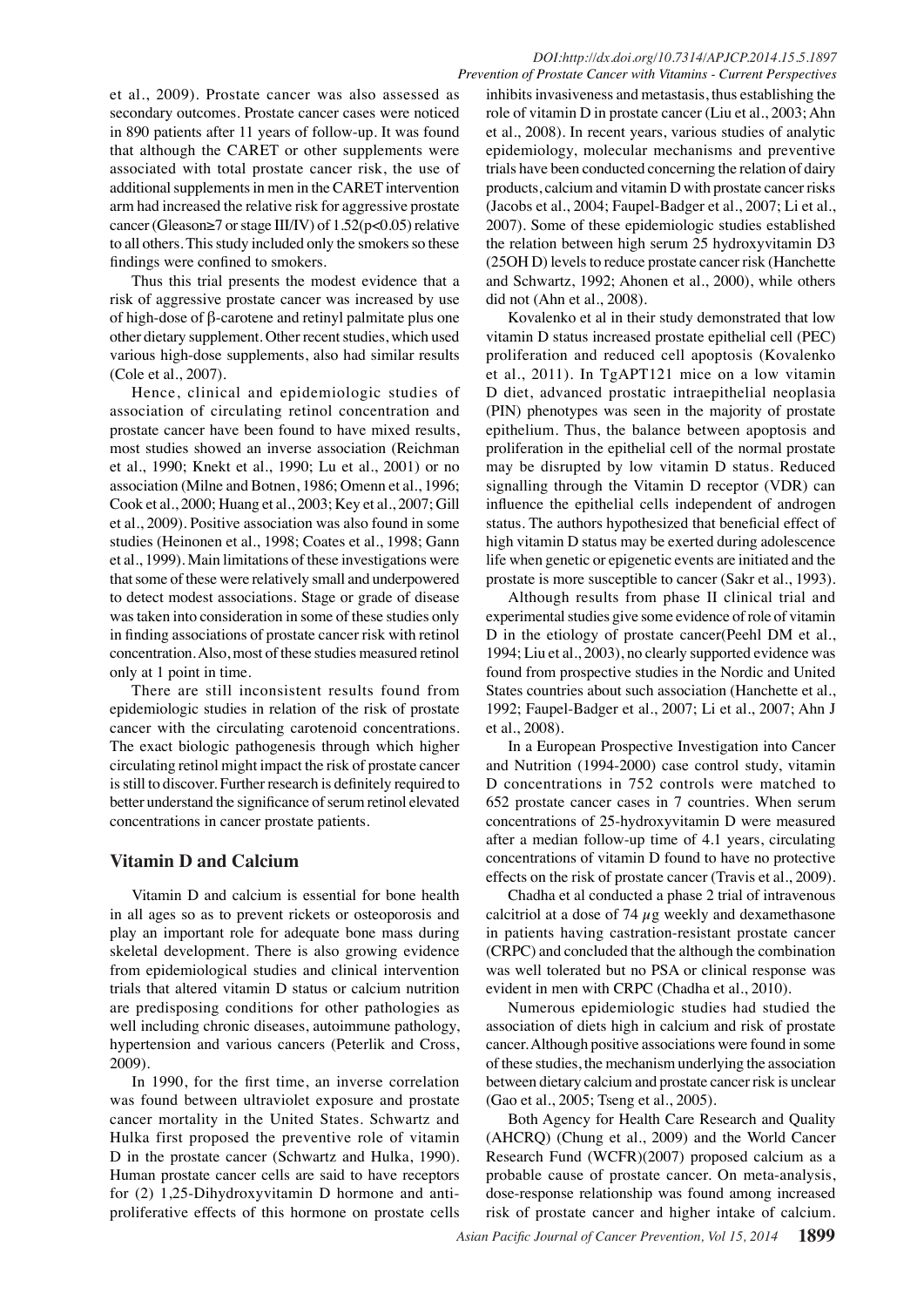Prostate cancer mortality increased by 2-3 folds with high levels of calcium even within the high normal reference range (high normocalcemia) as found in two recent prospective studies (Skinner and Schwartz, 2008; Skinner and Schwartz, 2009).

It was observed that the individuals who were high absorbers of calcium, risk of prostate cancer were substantially increased in them. Rowland et al indicated in their study that, although risk of prostate cancer increases in all African American men as a cohort with a high calcium intake, significantly greater risk was found among high absorbers of calcium (men with the AA genotype) (Rowland et al., 2012).

Polymorphisms in genes may influence the efficiency of calcium absorption and these can affect prostate cancer risk. Calcium absorption is regulated by VDR whose expression is regulated by the CDX-2 transcription in the small intestine, which ultimately binds a polymorphic site in the VDR gene promoter. California Collaborative Prostate Cancer Study was conducted in 533 African American prostate cancer cases and 250 controls. The conclusion of the study was that men in the highest quartile of calcium intake had an approximately twofold increased risk of localized and advanced prostate cancer with a significant dose-response relationship in comparison to men in the lowest quartile. (Odds ratio=2.20) (Rowland et al., 2012).

There are few epidemiologic studies concerning effects of serum Parathormone (PTH) along with serum calcium in prostate health. Skinner et al studied the relationship between serum levels of calcium, PTH and Prostate-Specific Antigen (PSA) in 895 men who did not have clinical prostate cancer with age  $\geq 40$  years. The authors concluded that serum levels of PTH and calcium both were correlated significantly with free PSA (p=0 .05 and 0 .008) after adjusting for age, race, BMI and serum levels of 25-Hydroxyvitamin D (Skinner and Schwartz ., 2009).

The relationship between calcium along with dairy food intake in fatal prostate cancer was evaluated in the Health Professionals Follow-up Study (Giovannucci et al., 2006). A large population study in which 47,750 healthy males were followed over 16 years. In this period, 3,544 patients developed prostate cancer of which 523 were advanced and 312 had a fatal disease. It was found that although higher calcium intake was not associated with total or non-advanced cases, the prostate cancer patients with advanced or fatal cases had significantly higher calcium intakes of 1,500 to 1,999 mg/day, with RR of 1.87. Those with calcium intakes  $\geq 2,000$  mg/day had a higher RR of 2.43 (p=0.003). The researchers concluded that high calcium intakes ( $\geq$ 1.500 mg/d) were correlated not with moderate to well-differentiated cancer but with clinically advanced and fatal poorly differentiated prostate cancer (Martini and Wood et al., (2009).

Dairy food intake has been associated with prostate cancer in previous work, but the exact mechanism by which this occurs is unknown. It is postulated that circulating levels of potentially cancer-protective 1,25-hydroxyvitamin D (1,25(OH)2D) may be suppressed by dairy calcium. Though Tseng et al in a study of 296 men (194 black, 102 non-black) at high risk for prostate

cancer found that, dairy milk, and calcium intake were not associated with reduced 1,25(OH)2D levels after adjustment for age, race, energy intake, BMI and other parameters (Tseng et al., 2009).

Additionally, presence of estrogens and insulin like growth factor (IGF-I) in milk has been hypothesized to be associated with risk of prostate cancer (Carruba, 2007; Weaver, 2009). But even five cups of milk/day would supply about only 1.3 mg calcium/day, which is too low to produce any significant impact on plasma estrogen concentration (Weaver, 2009). Serum IGF-I concentration increased with consumption of animal protein, including milk, fish and poultry as observed by Giovannucci et al and found to have a role in chronic diseases and multiple vascular pathologies but definite role in cancer pathogenesis is yet to established (Giovannucci et al., 2003; Delafontaine et al., 2004). Further investigations are deemly required for establishing strong relation between estrogen content and IGF-1 in milk and its association with prostate cancer. Nevertheless, a meta-analysis of 45 observational studies including 26,769 cases of prostate cancer did not support an increased risk of prostate cancer with dairy product consumption (Huncharek et al., 2008).

In a Multiethnic Cohort Study, out of 82,483 men with follow up of eight years, 4,004 cases developed prostate cancer (Park et al., 2007). There was no association seen between calcium, vitamin D intake or dairy products with prostate cancer risk, even in those with calcium intakes ≥1,300 mg/day. However, low/nonfat milk consumption was related to an increased risk of localized or low-grade prostate cancer in this study (RR=1.16).

In conclusion, data about the evidence of the effects of calcium and vitamin D in prostate cancer has conflicting results in the literature. Even if calcium and vitamin D produce some effects on prostate cancer as evident in many epidemiologic studies, the underlying mechanism has been a subject of considerable debate (Fraser, 2007; Schwartz, 2009; Tseng et al., 2009). Nevertheless, it is taken into consideration that as calcium is essential for bone health and also found beneficial for cancers of different organs such as colon cancer, public health recommendations to limit calcium intake must be made cautiously.

#### **Vitamin E**

The concept that antioxidants play a role in preventive and therapeutic effects in malignancy has been known for many decades (Gaziano et al., 2009; Lippman et al., 2009) and multiple experimental and preclinical studies are available in prostate and other cancer to suggest this effect (Heinonen et al., 1998; Klein et al., 2011).

Vitamin E is fat-soluble compound with antioxidant property that prevents lipid peroxidation and free radical reactions (Meydani, 1995). It consists of α, γ, δ tocopherols (T) and tocotrienols. All the tocopherols function as an antioxidants; however, γ-T and δ-T, are more effective than  $\alpha$ -T in trapping reactive nitrogen species due to the unmethylated carbons at the 5- and 7-positions on the chromanol ring. Vitamin E along with the selenium is the important components of the human diet and the major source of tocopherols (Khandrika et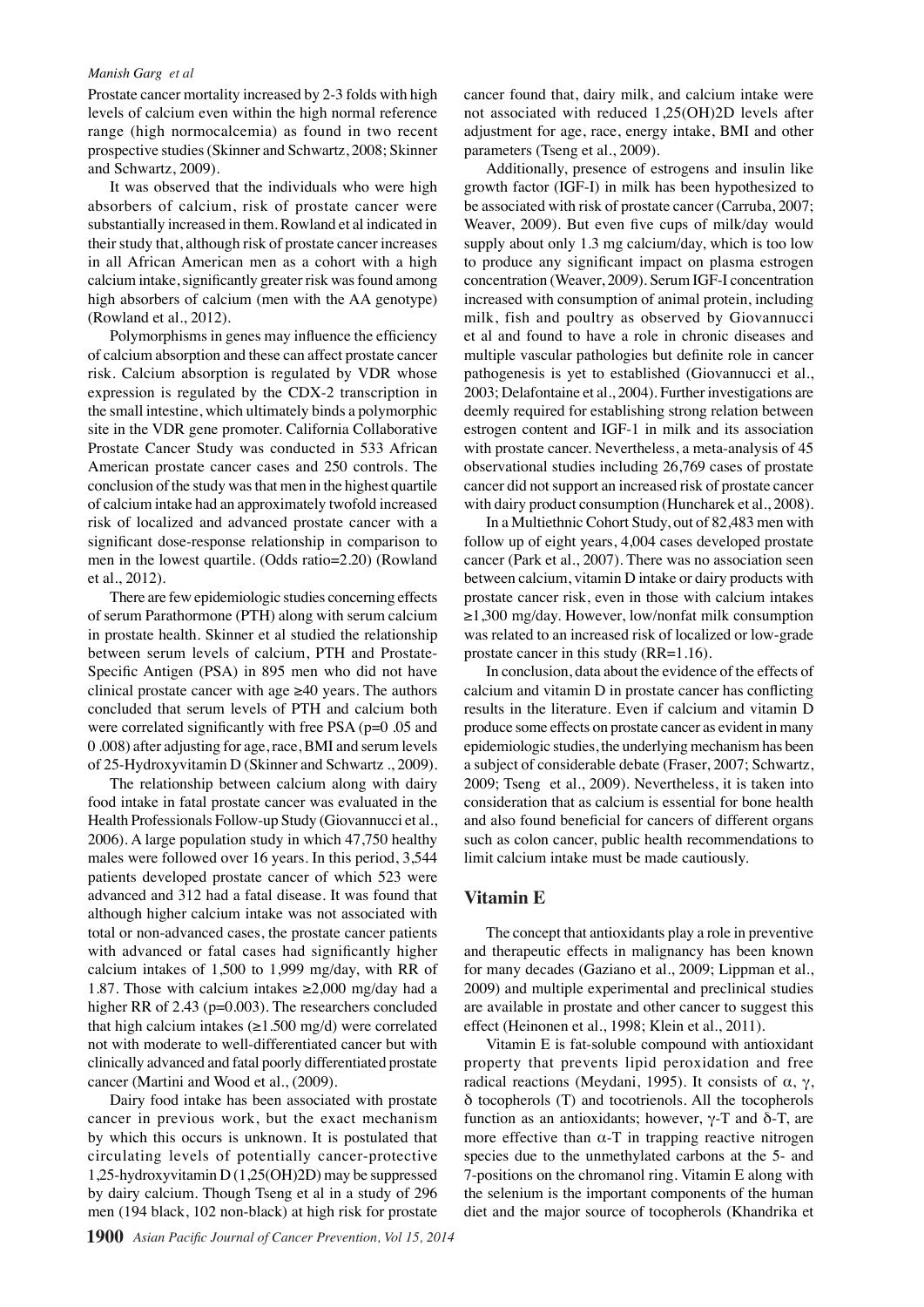#### al., 2009).

It is found that  $\alpha$ -T accounted for 34-53% reduction in lung cancer risk (Mahabir et al., 2008) and its relation with other cancer was also evaluated. The Alpha-Tocopherol, β-Carotene Cancer Prevention (ATBC)(1994) is the randomized, double-blind, trial of 29,133 male smokers of age from 50 to 69. In this study, alpha-tocopherol intake did not influence the primary endpoint of lung cancer incidence but the 50 mg/day of alpha-tocopherol decreased the incidence of prostate cancer from 17.8/10,000 personyears in the placebo group to 11.7 in the α-tocopherol group after 5-8 years of follow-up. These preclinical evidence, as well as findings from the Linxian trials, suggested the role of selenium and vitamin E in prostate cancer prevention. There is good evidence of protective effects of selenium against prostate cancer (Karimi et al., 2012; Yang et al., 2013).

In a randomized double-blind Nutritional Prevention of Cancer (NPC) trial (Clark et al., 1996), 1312 eastern US participants were enrolled to testify whether nonmelanoma skin cancer could be prevented by selenium supplementation. Total cancer incidence and mortality of lung, prostate, and colorectal cancers were also evaluated as secondary endpoints. Participants were randomized to receive either placebo or selenized yeast which contains 200 μg of selenium daily. After 8271 person-years of follow-up, it was found that the skin cancer was not favorably affected by the selenium intervention; however, prostate cancer was found to be reduced by 64% in the selenium group after 4.5 years and by 49% after 10 years. This decrease was most pronounced in former smokers.

Cheng et al investigated the interaction between serum tocopherols and polymorphisms in myeloperoxidase (MPO) for prostate cancer (Cheng et al., 2011). In this nested case-control study of Carotene and Retinol Efficacy Trial, in 684 men with incident prostate cancer (284 aggressive cancer and 375 nonaggressive) and in 1441 controls, serum  $\alpha$ - and γ-tocopherol were assayed. It was found that the higher serum α-and γ -tocopherol concentrations were associated with reduced risks of aggressive prostate cancer among current smokers. Although MPO G/A and A/A genotypes were associated with a nearly 2-fold increased risk of aggressive prostate cancer among current smokers with low serum  $\alpha$  -tocopherol concentrations. Thus, high serum α-tocopherol concentrations may be particularly important among men with MPO G/A and A/A genotypes in reducing prostate cancer risk.

Prostate, Lung, Colorectal and Ovarian Cancer Screening Trial was conducted in 680 prostate cancer cases and 824 frequency matched controls for evaluating the relation between serum  $\alpha$  -T and γ -T and prostate cancer risk. Serum  $\alpha$ -T and  $\gamma$ -T were found to be inversely correlated (r=20.24, p=0.0001). Prostate cancer risk was found to be significantly lower with higher serum α-tocopherol but was restricted to current and recently former smokers and also this effect was more prominently found in less aggressive cancers.  $(OR=0.63, p-0.05)$ . By contrast, it was found that with the higher γ-tocopherol concentrations, the risk of prostate cancer was elevated but not significantly (OR=1.35, p- 0.41) (Weinstein et

*DOI:http://dx.doi.org/10.7314/APJCP.2014.15.5.1897 Prevention of Prostate Cancer with Vitamins - Current Perspectives* al., 2012).

In a much smaller trial in high-grade PIN men, subjects were randomized with a mixture of selenium and soy for three years along with alpha-tocopherol or with placebo, but the prostate cancer cumulative incidence was not found to be decreased (Duffield-Lillico et al., 2003). Authors studied the effects of selenomethionine, selenized yeast, alpha-tocopherol and combinations in prevention of prostate cancer in two animal models, but no preventive activity of these agents were detected (Ozten et al., 2010; McCormick et al., 2010). However, it was found that it was gamma-tocopherol but not alpha tocopherol, which might be preventive against prostate cancer as suggested by epidemiological and animal model evidence (Barve A et al., 2009; Takahashi et al., 2009).

Seven out of 14 case-control studies which evaluated the role of vitamin E showed an inverse association between risks of prostate cancer with dietary or blood levels of tocopherols (Ju et al., 2010). However, it is not the α-T levels but serum levels of γ-T was inversely associated with prostate cancer risk as found in two nested case-control studies (CLUE I and CLUE II) (Helzlsouer et al., 2000; Huang et al., 2003).

Various mechanisms have been proposed for tocopherols action but none is confirmatory (Ju et al., 2010). Recent studies had the opinion that while all forms of tocopherols are antioxidants, γ-T and δ-T effectively inhibit carcinogenesis and xenograft tumor growth and α-T does not. Due to the unmethylated 5-position of the chromanol ring, the  $\gamma$ -T and  $\delta$ -T quench reactive nitrogen species more effectively. ω-oxidation/β-oxidation pathways are involved in the metabolism of γ-T and δ-T via side-chain degradation and these metabolites may trap reactive nitrogen and oxygen species in the cytosol. It has been shown that  $γ$ -T and  $δ$ -T activate PPARγ more effectively in comparison to  $\alpha$ -T (Lee et al., 2009), and this may be a mechanism for cancer prevention.  $γ$ -T and δ-T were more active than α-T in inducing apoptosis of different cancer cell lines and inhibiting the growth (Ju et al., 2010). Nevertheless, exact mechanisms still remain to be elucidated.

In Selenium and Vitamin E Cancer Prevention Trial (SELECT), randomization was done into four arms to receive selenium (200 μg/day), vitamin E (400 IU/day), both, or placebo (Lippman at al., 2009) involving 35,533 men. In contrast to previous studies, no statistically significant differences noted between the groups on decreasing prostate cancer risk after 7 years. On the contrary, the vitamin E group patients had shown 17% increased risk of prostate cancer (p=0.06) and the selenium group showed increased risk of type 2 diabetes mellitus (p=0.16), although the results did not reach statistical significance. The finding of this study that even combination of two antioxidant agents were not effective in decreasing prostate cancer incidence, and in addition, may be potentially harmful, further studies are definitely needed for study before their widespread use (Lippman et al., 2009; Klein et al., 2011).

Mahabir et al had the view that all types of vitamin E are cancer preventive at the nutritional level as inverse relation was found with dietary intake of α-T and other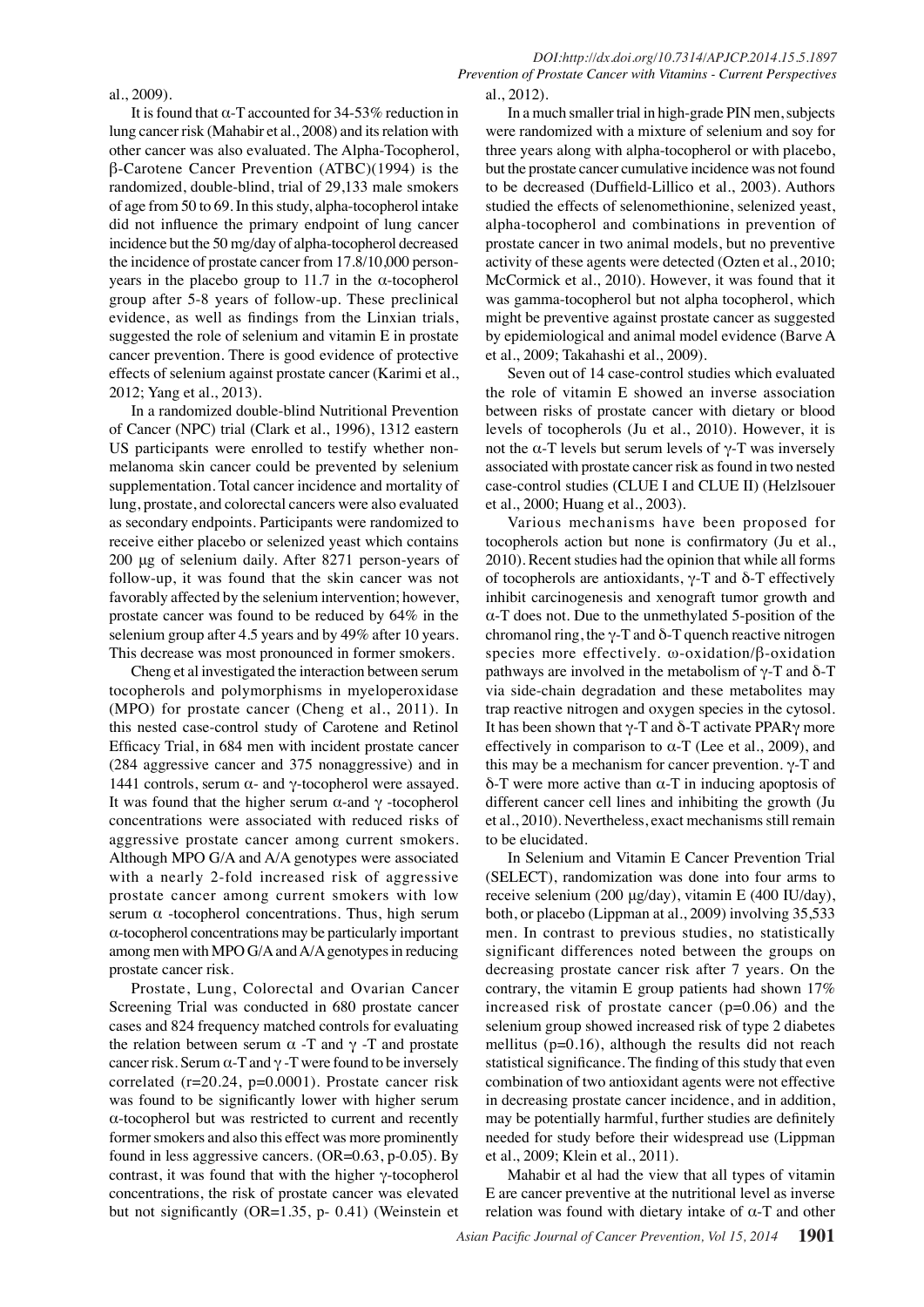tocopherols in prostate cancer risk. This effect was particularly found among smokers, who are under stronger oxidative stress as found in many observations (Mahabir et al., 2008). Although several recent cancer prevention trials (Gaziano et al., 2009; Lippman et al., 2009; Klein EA et al., 2011), concluded that  $\alpha$ -T is not cancer preventive at the supra-nutritional level. In the SELECT, the mean baseline serum level of  $\alpha$ -T was 12.5μg/ml indicating that there was no nutritional deficiency of vitamin E of the participants. Recent results further showed that  $δ$ -T and γ-T are cancer preventive in animal models (Lu et al., 2010; Li et al., 2011; Barve et al., 2011; Zheng et al., 2012), and also in humans. The results of SELECT model can be interpreted by this concept as the subjects who took daily supplementation of  $\alpha$ -T (400 IU), enhanced prostate cancer risk was found in them. This could be explained as supplementation of  $\alpha$ -T actually caused a 50% decrease in the median plasma  $\gamma$ -T level, and this may decrease the cancer preventive effect of  $γ$ -T (McNeil C,(2011).

Nevertheless, as a beneficial effect of vitamin E supplements was found only in smokers as shown in a randomized trial but not in other two trials not specifically recruiting smokers, the major issues over the association of prostate cancer and vitamin E persists at present (69,70). Whether the beneficial association exists only among smokers or vitamin E is harmful or other genetic polymorphisms play a role is still inconclusive. Nevertheless, certain interpretation can be done based upon the above studies, as for cancer prevention,  $\gamma$ -T and  $\delta$ -T seems to be more important than  $\alpha$ -T, though optimal levels for these tocopherols remains to be determined for cancer prevention. The bio-effects of these anti-oxidants on cancer prevention, their doses and possible adverse effects of tocopherols warrant further investigation.

### **Conclusions**

It is generally assumed that the consumption of vitamins, minerals and other dietary supplements in patients with various cancers may have a preventive role. As discussed, various studies had showed positive, negative or null effect on reducing PC risk with the use of vitamins A, D and E. Even randomized trials and intervention studies vary in their results in determining the role of vitamins in prostate cancer. Some studies even showed the proliferative effects of vitamins in increasing the prostate cancer risks. Many factors should be considered in the interpretations of these studies, including statistical methods used to analyse the results and detection methodologies, dose of vitamins, absorption rates, metabolic pathways, genetic and racial factors. Other micronutrient and dietary factors may also potential effect the absorption of these vitamins. So isolated effect of any individual vitamin is difficult to interpret. Still mechanisms of vitamins alongwith gene interactions related to the prostate cancer are the pathways to be explored to exactly understand the impact of these vitamins. It is important to amplify the gene nutrient disease association research and the clinical investigations needed to know the effect of these vitamins in the prostate diseases. Randomised, placebo-controlled trials are required to know the efficacy

of these vitamins in suitable cohorts of patients with repeated dietary measurements. Along with that need of potential biomarkers assessing the efficacy of intervention including genetic polymorphism are equally important.

#### **References**

- Ahn J, Peters U, Albanes D, et al (2008). Serum vitamin D concentration and prostate cancer risk, a nested case-control study. *J Natl Cancer Inst,* **100**, 796-804.
- Ahonen MH, Tenkanen L, Teppo L, Hakama M, Tuohimaa P (2000). Serum vitamin D concentration and prostate cancer risk, a nested case-control study. *Cancer Causes Control*, **11**, 847-52.
- Anon (1994). The ATBC Cancer Prevention Study Group. The alpha-tocopherol, beta-carotene lung cancer prevention study, design, methods, participant characteristics, and compliance. *Ann Epidemiol*, **4**, 1-10.
- Barve A, Khor TO, Nair S, et al (2009). Gamma-tocopherolenriched mixedtocopherol diet inhibits prostate carcinogenesis in TRAMP mice. *Int J Cancer*, **124**, 1693-9
- Bosetti C, Micelotta S, Dal Maso L, et al (2004). Food groups and risk of prostate cancer in Italy. *Int J Cancer*, **110**, 424-8.
- Carruba G (2007). Estrogen and prostate cancer, an eclipsed truth in an androgen-dominated scenario. *J Cell Biochem* **102,** 899-911.
- Chadha MK, Tian L, Mashtare T, et al (2010). Phase 2 trial of weekly intravenous 1,25 dihydroxy cholecalciferol (calcitriol) in combination with dexamethasone for castration-resistant prostate cancer. *Cancer*, **116**, 2132-9.
- Cheng TY, Barnett MJ, Kristal AR, et al (2011). Genetic variation in myeloperoxidase modifies the association of serum a-tocopherol with aggressive prostate cancer among current smokers. *J Nutr*, **141**, 1731-7.
- Chopra DP, Wilkoff LJ (1979`). Activity of retinoids against benzo(a)pyrene-induced hyperplasia in mouse prostate organ cultures. *Eur J Cancer*, **15**, 1417-23.
- Chung M, Balk E, Brendel M, et al (2009). Vitamin D and calcium, systematic review of health outcomes, *Evid Rep Technol Assess*, **183**, 1-420.
- Clagett-Dame M, DeLuca H (2002). The role of vitamin A in mammalian reproduction and embryonic development. *Ann Rev Nutr*, **22**, 347-81.
- Clark LC, Combs GF, Turnbull BW, et al (1996). Effects of selenium supplementation for cancer prevention in patients with carcinoma of the skin. A randomized controlled trial. Nutritional Prevention of Cancer Study Group. *JAMA*, **276**, 1957-63.
- Coates RJ, Weiss NS, Daling JR, Morris JS, Labbe RF (1998). Serum levels of selenium and retinol and the subsequent risk of cancer. *Am J Epidemiol*, **128**, 515-23.
- Cole BF, Baron JA, Sandler RS, et al (2007). Folic acid for the prevention of colorectal adenomas, a randomized clinical trial. *JAMA*, **297**, 2351-9.
- Cook NR, Le IM, Manson JE, Buring JE, Hennekens CH (2000). Effects of beta-carotene supplementation on cancer incidence by baseline characteristics in the Physicians' Health Study (United States). *Cancer Causes Control*, **11**, 617-26.
- Delafontaine P, Song YH, Li Y (2004). Expression, regulation and fuction of IGF-1, IGF1R, and IGF 1 binding proteins in blood vessels. *Artherioscler Thromb Vasc Biol*, **24**, 435-44.
- Duester G (2008). Retinoic acid synthesis and signaling during early organogenesis. *Cell*, **134**, 921-31.
- Duffield-Lillico AJ, Dalkin BL, Reid ME, et al (2003). Nutritional Prevention of Cancer Study Group. Selenium supplementation, baseline plasma selenium status and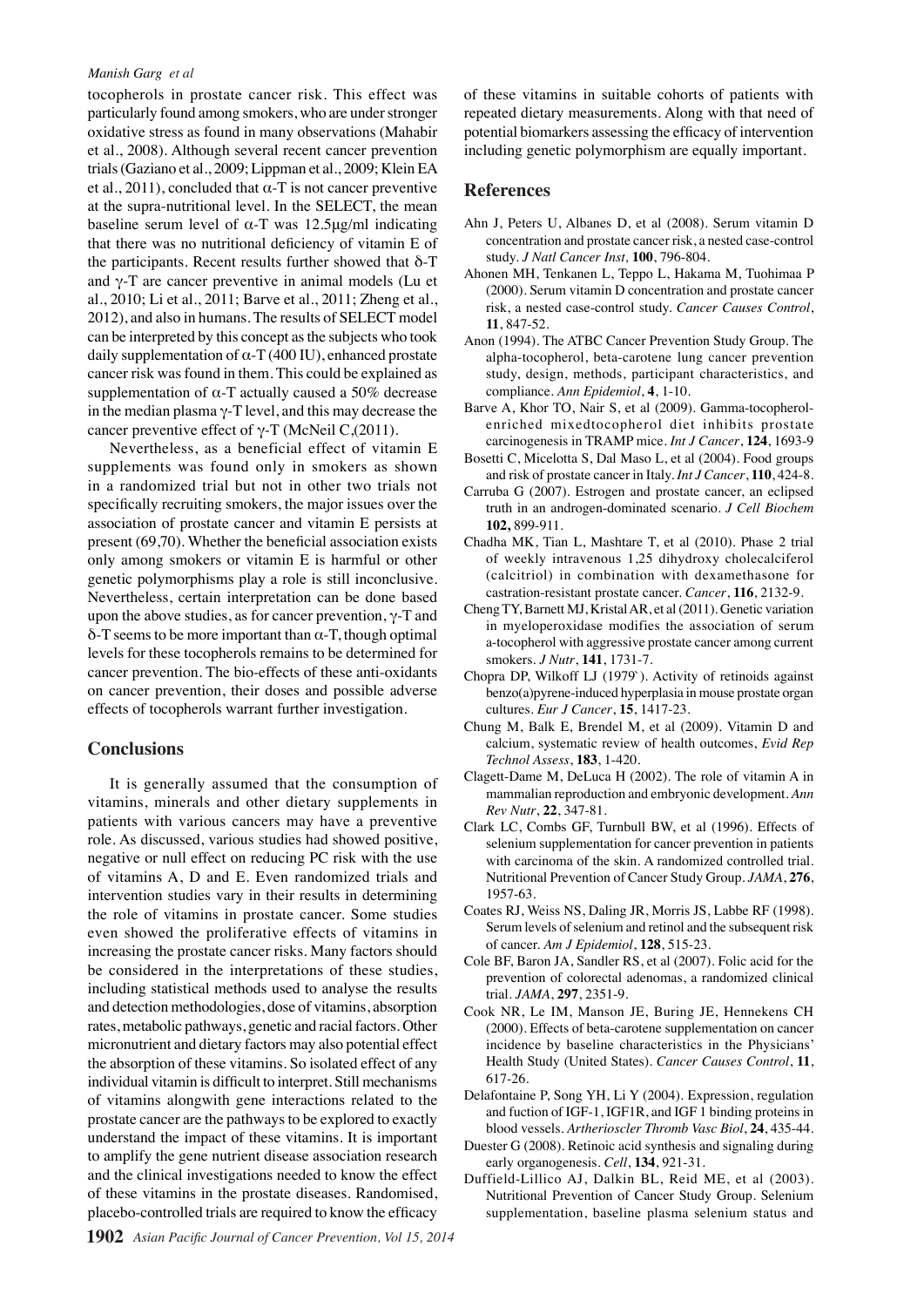incidence of prostate cancer, An analysis of the complete treatment period of the Nutritional Prevention of Cancer Trial. *BJU Int*, **91**, 608-12.

- Eichholzer M, Stahelin HB, Ludin E, Bernasconi F (1999). Smoking, plasma vitamins D, E, retinol, and carotene, and fatal prostate cancer, seventeen-year follow-up of the prospective Basel study. *Prostate*, **38**, 189-98.
- Faupel-Badger JM, Diaw L, Albanes D, et al (2007). Lack of association between serum levels of 25-hydroxyvitamin D and the subsequent risk of prostate cancer in Finnish men. *Cancer Epidemiol Biomarkers Prev*, **16**, 2784-6.
- Fraser DR (2007). Exploration of possible mechanisms linking vitamin D status and dietary calcium to prostate cancer. *Br J Nutr,* **97**, 596-7.
- Gann PH, Ma J, Giovannucci E, et al (1999). Lower prostate cancer risk in men with elevated plasma lycopene levels, results of a prospective analysis. *Cancer Res*, **59**, 1225-30.
- Gao X, LaValley MP, Tucker KL (2005). Prospective studies of dairy product and calcium intakes and prostate cancer risk, a meta-analysis. *J Natl Cancer Inst*, **97**, 1768-77.
- Gaziano JM, Glynn RJ, Christen WG, et al (2009). Vitamins E and C in the prevention of prostate and total cancer in men, the Physicians' Health Study II randomized controlled trial. *JAMA*, **301**, 52-62.
- Gill JK, Franke AA, Steven Morris J, et al (2009). Association of selenium, tocopherols, carotenoids, retinol, and 15-isoprostane F(2t) in serum or urine with prostate cancer risk, the Multiethnic Cohort. *Cancer Causes Control*, **20**, 1161-71.
- Giovannucci E, Liu Y, Stampfer MJ, Willett WC (2006). A prospective study of calcium intake and incident and fatal prostate cancer. *Cancer Epidemiol Biomarkers Prev*, **15**, 203-10.
- Giovannucci E, Pollak M, Liu Y, et al (2003). Nutritional predictors of insulin-like growth factor I and their relationship to cancer in men. *Cancer Epidemiol Biomarkers Prev*, **12**, 84-9.
- Giovannucci E, Rimm EB, Liu Y, Stampfer MJ, Willett WC (2003). A prospective study of cruciferous vegetables and prostate cancer. *Cancer Epidemiol Biomarkers Prev*, **12**, 1403-9.
- Hanchette CL, Schwartz GG (1992). Geographic patterns of prostate cancer mortality. Evidence for a protective effect of ultraviolet radiation. *Cancer*, **70**, 2861-9.
- Heinonen OP, Albanes D, Virtamo J, et al (1998). Prostate cancer and supplementation with alpha-tocopherol and beta-carotene, incidence and mortality in a controlled trial. *J Natl Cancer Inst*, **90**, 440-6.
- Helzlsouer KJ, Huang HY, Alberg AJ, et al (2000). Association betweenalpha-tocopherol, gamma-tocopherol, selenium, and subsequent prostate cancer. *J Natl Cancer Inst*, **92**, 2018-23.
- Hsing AW, Comstock GW, Abbey H, Polk BF (1990). Serologic precursors of cancer. Retinol, carotenoids, and tocopherol and risk of prostate cancer. *J Natl Cancer Inst*, **82**, 941-6.
- Huang HY, Alberg AJ, Norkus EP, et al (2003). Prospective study of antioxidant micronutrients in the blood and the risk of developing prostate cancer. *Am J Epidemiol*, **157**, 335-44.
- Huncharek M, Muscat J, Kupelnick B (2008). Dairy products, dietary calcium and vitamin D intake as risk factors for prostate cancer, A meta-analysis of 26,769 cases from 45 observational studies. *Nutr Cancer*, **60**, 421-41.
- Huss WJ, Lai L, Barrios RJ, Hirschi KK, Greenberg NM (2004). Retinoic acid slows progression and promotes apoptosis of spontaneous prostate cancer. *Prostate*, **61**, 142-52.
- Jacobs ET, Giuliano AR, Martı´nez ME, et al (2004). Plasma levels of 25-hydroxyvitamin D, 1,25-dihydroxyvitamin D and the risk of prostate cancer. *J Steroid Biochem Mol Biol*,
- **89-90**, 533-7. Jiang AL, Zhang PJ, Chen WW, et al (2006). Effects of 9-cis retinoic acid on human homeobox gene NKX3.1 expression in prostate cancer cell line LNCaP. *Asian J Androl*, **8**, 435-41.
- Ju J, Picinich SC, Yang Z, et al (2010). Cancer preventive activities of tocopherols and tocotrienols. *Carcinogenesis*, **31**, 533-42.
- Karimi G, Shahar S, Homayouni N, et al (2012). Association between trace element and heavy metal levels in hair and nail with prostate cancer. *Asian Pac J Cancer Prev*, **13**, 4249-53.
- Karppi J, Kurl S, Laukkanen JA, Kauhanen J (2012). Serum β-carotene in relation to risk of prostate cancer, the Kuopio Ischaemic Heart Disease Risk Factor study. *Nutr Cancer*, **64**, 361-7.
- Key TJ, Allen N, Appleby P, et al (2004). Fruits and vegetables and prostate cancer, no association among 1104 cases in a prospective study of 130 544 men in the European Prospective Investigation into Cancer and Nutrition (EPIC). *Int J Cancer*, **109**, 119-24.
- Key TJ, Appleby PN, Allen NE, et al (2007). Plasma carotenoids, retinol, and tocopherols and the risk of prostate cancer in the European Prospective Investigation into Cancer and Nutrition study. *Am J Clin Nutr*, **86**, 672-81.
- Khandrika L, Kumar B, Koul S, Maroni P, Koul HK (2009). Oxidative stress in prostate cancer. *Cancer Lett*, **282**, 125-36.
- Klein EA, Thompson IM Jr, Tangen CM, et al (2011). Vitamin E and the risk of prostate cancer, the Selenium and Vitamin E Cancer Prevention Trial (SELECT). *JAMA*, **306**, 1549-56.
- Knekt P, Aromaa A, Maatela J, et al (1990). Serum vitamin A and subsequent risk of cancer, cancer incidence follow-up of the Finnish Mobile Clinic Health Examination Survey. *Am J Epidemiol*, **132**, 857-70.
- Kovalenko PL, Zhang Z, Yu JG, et al (2011). Dietary vitamin d and vitamin d receptor level modulate epithelial cell proliferation and apoptosis in the prostate. Cancer Prev Res (Phila) 4, 1617-25.
- Lee HJ, Ju J, Paul S, et al (2009). Mixed tocopherols prevent mammary tumorigenesis by inhibiting estrogen action and activatingPPAR-g. *Clin Can Res*, **15**, 4242-9.
- Li GX, Lee MJ, Liu AB, et al (2011). Delta-tocopherol is more active than alpha- or gamma -tocopherol in inhibiting lung tumorigenesis *in vivo*. *Cancer Prev Res (Phila)*, **4**, 404-13.
- Li H, Stampfer MJ, Hollis JB, et al (2007). A prospective study of plasma vitamin D metabolites, vitamin D receptor polymorphisms, and prostate cancer. *PLoS Med*, **4**, 562-71.
- Lippman SM, Klein EA, Goodman PJ, et al (2009). Effect of seleniumand vitamin E on risk of prostate cancer and other cancers, the Selenium and Vitamin E Cancer Prevention Trial (SELECT). *JAMA*, **301**, 39-51.
- Liu G, Wilding G, Staab MJ, et al (2003). Phase II study of 1ahydroxyvitamin D2 in the treatment of advanced androgen independent prostate cancer. *Clin Cancer Res*, **9**, 4077-83.
- Lu G, Xiao H, Li G, et al (2010). γ-tocopherols-rich mixture of tocopherols inhibits chemically-induced lung tumorigenesis in A/J mice and xenograft tumor growth. *Carcinogenesis*, **31**, 687-94.
- Lu QY, Hung JC, Heber D, et al (2001). Inverse associations between plasma lycopene and other carotenoids and prostate cancer. *Cancer Epidemiol Biomarkers Prev*, **10**, 749-56.
- Mahabir S, Schendel K, Dong YQ, et al (2008). Dietary alpha-, beta-, gamma- and delta-tocopherols in lung cancer risk. *Int J Cancer*, **123**, 1173-80.
- Martini LA, Wood RJ (2009). Milk intake and the risk of type 2 diabetes mellitus, hypertension and prostate cancer. *Arq Bras Endocrinol Metabol*, **53**, 688-94.
- McCormick DL, Rao KV, Johnson WD, et al (2010). Null activity of selenium and vitamin e as cancer chemopreventive agents